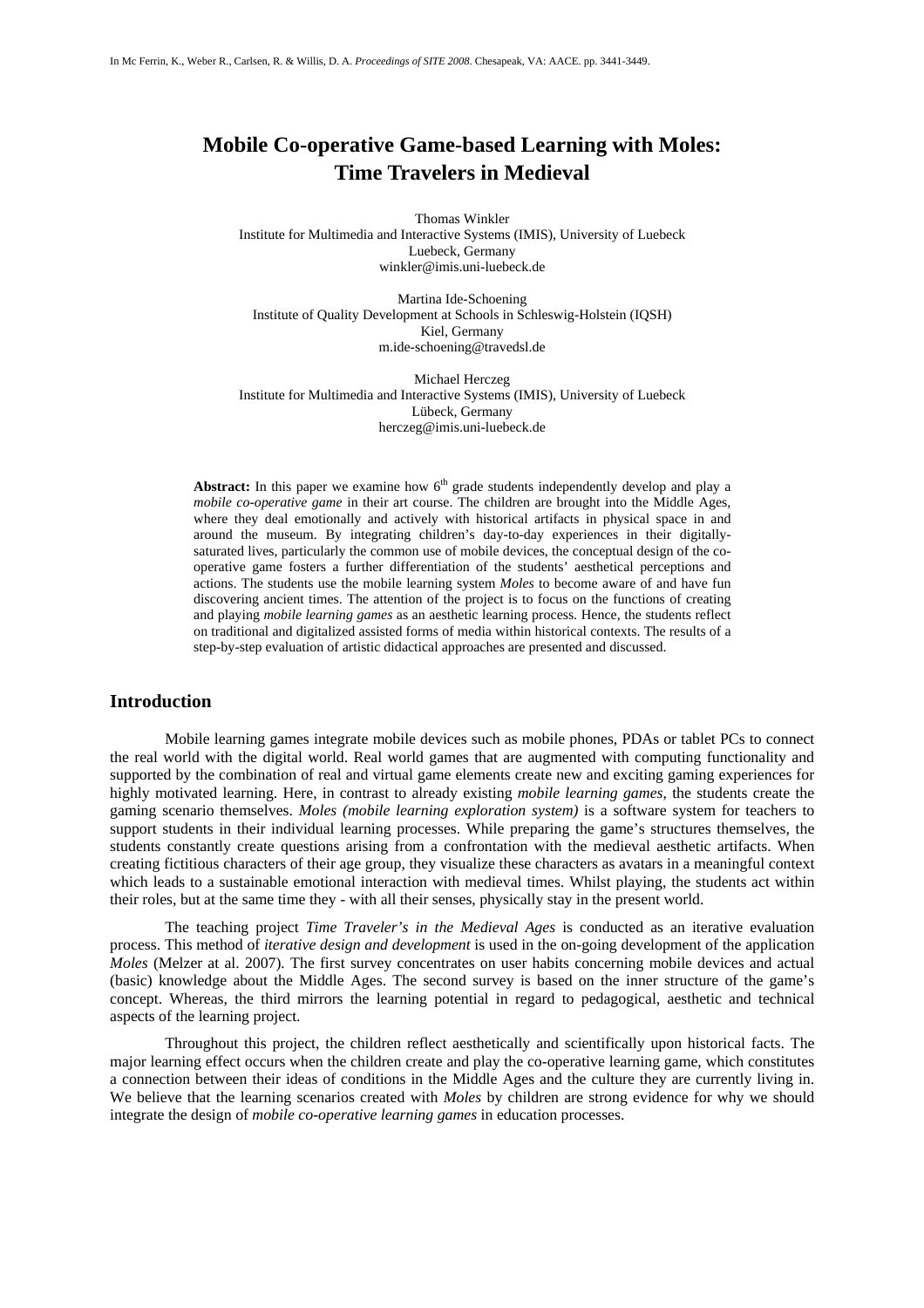## **Brief History**

 Within the KiMM Initiative of the Institute for Multimedia and Interactive Systems (IMIS) at the University of Luebeck in Germany, a team of university researchers, secondary school teachers and students constantly develop new scenarios and applications for technical assisted mobile learning projects. For more than seven years we have developed different kinds of innovative learning technologies and learning scenarios and transferred them into primary and secondary school education systems. The aim of the KiMM Initiative is to establish pedagogical models and technological tools to use for the acquirement of digital media literacy. The research- and transfer-oriented initiative promotes holistic, project-oriented, interdisciplinary and transdisciplinary learning as well as creative and artistic use of digital media. New interfaces for human-computer interaction (HCI) specialized for a K-12 target group are developed by scientists, teachers and school children together.

 The core aspect in the development of mobile learning applications at IMIS is the application *Moles*, which encourages an independent and co-operative development of outdoor learning scenarios. Further goals for the students' learning processes deal with "life's difficult questions" (by observing, measuring, and interviewing people), to present and reflect about their experiences and the results of what they learned, and hence construct sustainable knowledge. *Moles* also functions as a tool to develop, play and assess mobile learning games (Melzer et al. 2006). The IMIS has developed computer-based learning technologies which have already been integrated in day-to-day teaching scenarios in schools. Initiating learning by using creative, wearable, tangible, ambient, mobile and participatory (Web 2.0) media to augment or intertwine the physical with the digital realm, has proven successful for educational issues (Melzer et al. 2006a; Melzer et al. 2006b; Winkler, Goldmann & Herczeg 2006; Melzer, Hadley, Winkler & Herczeg 2005; Melzer, Hadley & Herczeg 2005).

 The development, testing, and evaluation of the mobile educational game *Time Traveler's in the Medieval Ages* constitutes a further assessment of mobile learning games, which have already been examined at IMIS so far. In contrast to rather traditional pervasive games based on the principle of competition, *Time Traveler's in the Medieval Ages* encourages collaborative learning and exploration. It illustrates the potential of the application *Moles* to initiate new, collaborative game structures and creates a productive atmosphere, which supports the learning process.

 As in all school projects of the KiMM initiative, the students are the main participants in all aspects of project. They produce the storylines, rules of game, and content in the *Time Traveler's in the Medieval Ages*  project. It is their responsibility to define, design and realize all the tasks and artifacts in the project by themselves. The teachers act as facilitators to assure a productive communication within the different work teams, to manage occasional problems by mediating between the members of the groups, and to help the students to adopt a structured working method.

## **Related Work**

#### **Mobile Learning Games**

 The main difference between the learning project *Time Traveler's in the Medieval Ages* to already existing mobile learning games is, that students create the game themselves. In addition, no large size mobile devices such as the tablet PC as in *CatchBob* are used (Nova 2007). *CatchBob* is a collaborative hunt, in which groups of three persons have to find and circumnavigate a virtual object on campus. The game intertwines elements of multi-user, location, and social interaction. The *mobile Game* (Schwabe & Göth 2005) shares this structural concept of teams competing against each other while solving different tasks. Another major difference to existing mobile learning games is the aspect of interactive playing. This is evident in the mobile learning game *Savannah* (Duncan et al. 2004), in which students simulate the hunting habits of lions in wilderness by using digital mobile technologies. In these other projects is not the students themselves who create the gaming content and structure.

#### **Mobile Systems in the Museum**

 Today, there are more and more museums providing mobile information systems. A common feature of all these systems is that they present pre-processed contents. At the same time when digital multimedia systems allow new forms of presentations in museums they are fostering the problem of loosing the main focus - the real artifacts themselves. Instead of interacting with the physical environment, the visitors are concentrating on the digital devices themselves, thus ignoring the environment while looking down at the devices. Therefore, mobile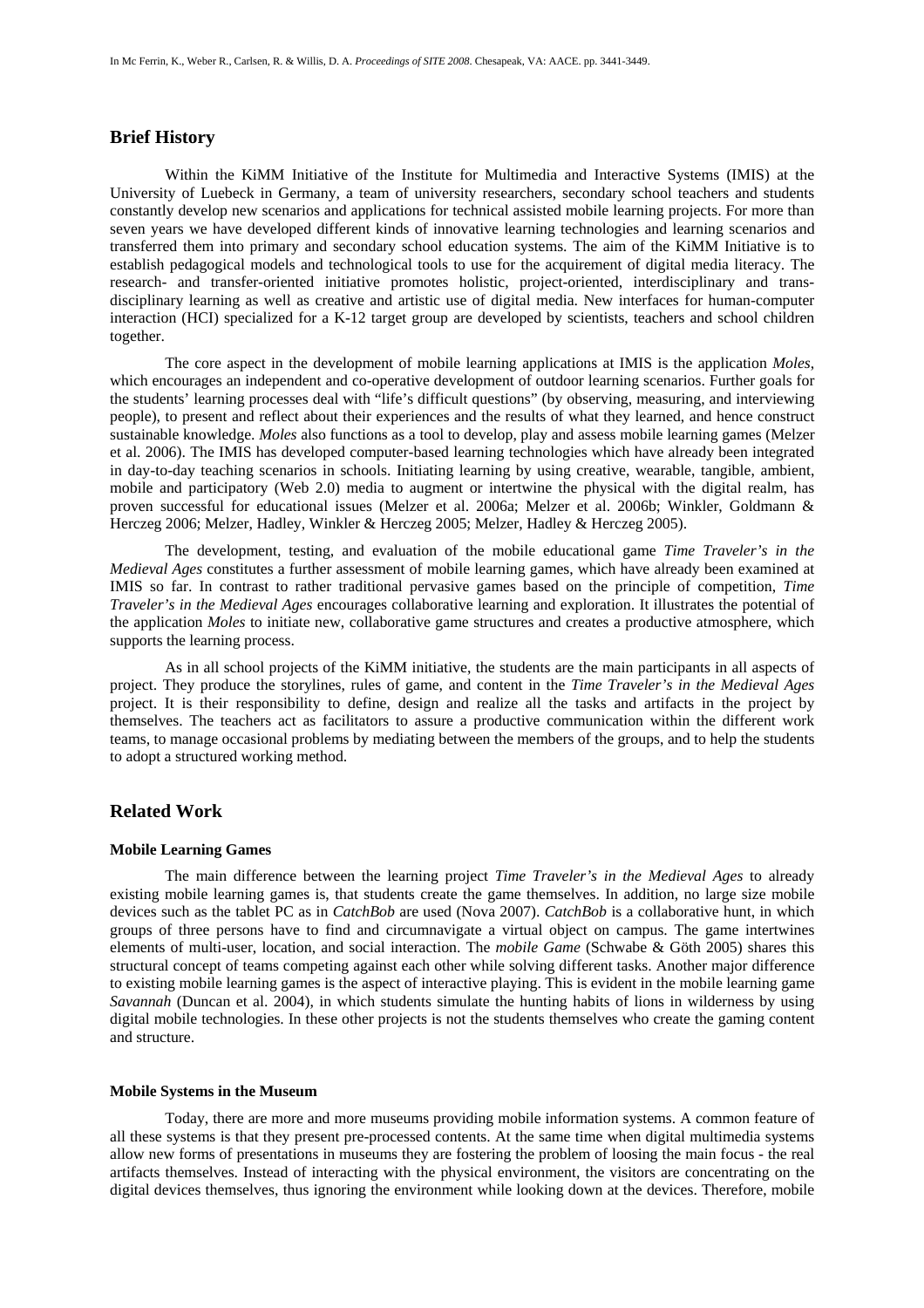applications need to be designed explicitly to free the learners' focus, to awaken their senses and to put the technology into the background.

Learners should mainly interact with their immediate environment within the museum while still making use of the advantages of computational powers (Göth, Frohberg & Schwabe 2006). With the application of *Moles* the mobile learning game is designed in that way that - in contrast to commonly used systems - the learners themselves create the learning game for the museum outing. The learners are constantly activated mentally and physically, they interact with their immediate environment and its eminent objects. Throughout the game, the learners' attention can be captured by introducing thrilling stories with characters they can identify with, rather than merely consuming historical information out of context of their day-to-day life. Thus, while playing, the learner's awareness is focused on the physical artifacts. In this sense, learning is marked as explorative, immediate, co-operative and contextual. And in the end, the core reason to visit the museum, namely seeing the physical artifacts, is supported.

## **The Art-Project Time Traveler's in the Medieval Ages**

 The major aim of this art project in school is to enable students to gain insight in the lives of children of their age in medieval times. By creating, playing and assessing a co-operative role play which provided eminent information about the Middle Ages, such as the predominant social system, typical professions and daily routines, this game provides an experience-oriented approach to selected pieces of art of the Middle Ages. By introducing characters of the same age group (Fig. 1), who speak their colloquial language (Fig. 2), the cooperative role play helps students to identify with these characters. Within the teaching units the students independently examine and discover the multiple facets of this project while being guided by the teacher. Concentrating on their research results, the children create the setting of the role play and work on the inherent concept of the game. The contextual frame is provided by a local museum (St. Anne Cloister, Luebeck) and the surrounding old city center which provides multiple medieval settings and extraordinary scenery for the role play. Each single group of 3 students receives a city map of the Old City and a floor plan of the museum on PDA (Fig. 3). Visual representations of the locations are listed on these PDAs. The task setting is limited to a specific location only and access is given by the system exclusively. The children have to navigate between the different stations independently in order to play along the storyline. There are specific tasks requiring co-operative efforts of all groups at certain meeting points in order that the students not only work within their team but have to cooperate with all the learning-groups.



Fig. 1: Avatar on mobile devise Fig. 2: Colloquial language of students on mobile device

Fig. 3: Floor map of the museum on mobile device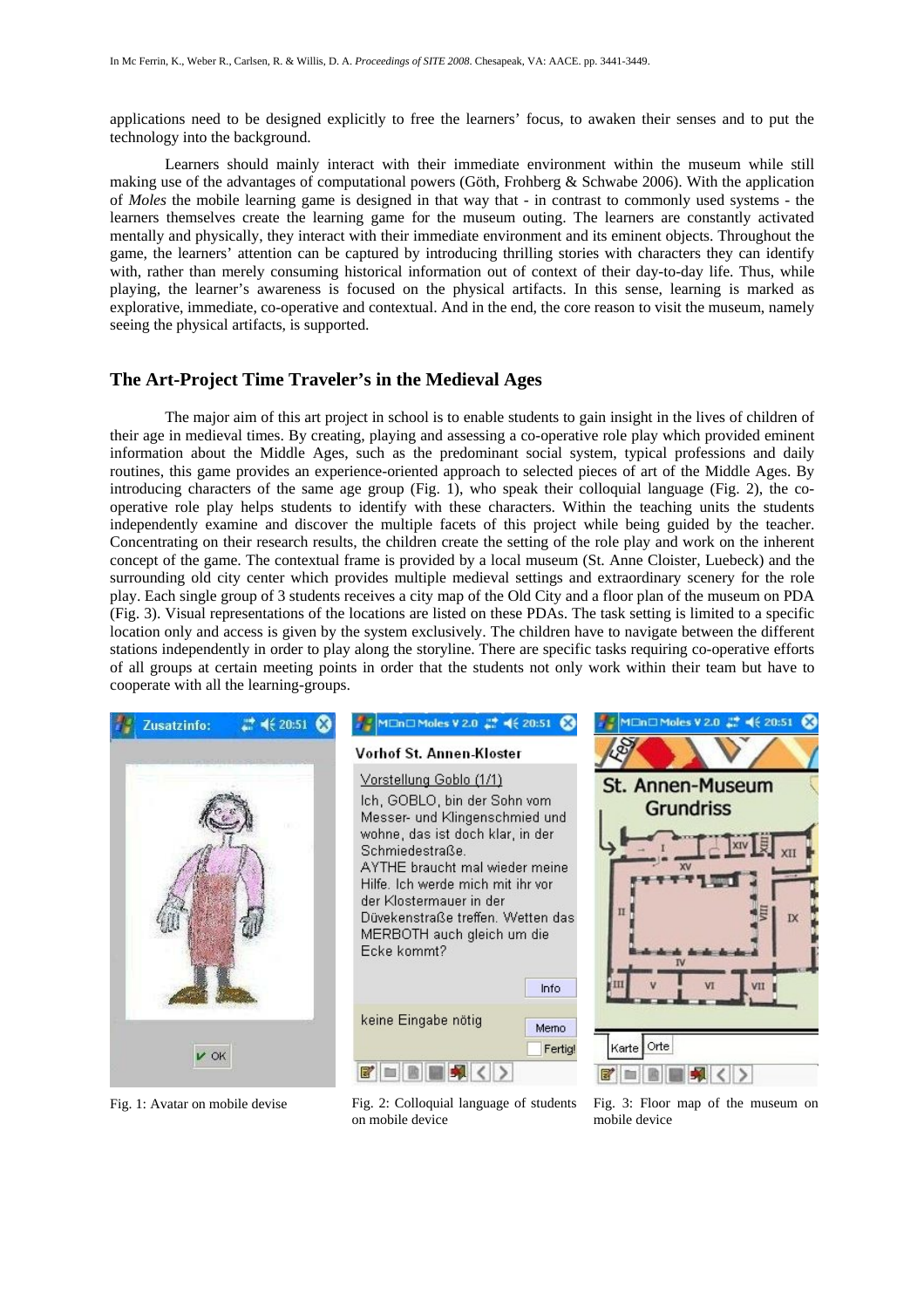

Fig. 4: Research on medical plants of the medieval ages

![](_page_3_Picture_3.jpeg)

Fig. 5: Playing the game in the streets

Fig. 6: Playing the game in the *St. Anne Cloister* 

The pilot schema is structured by the following stages:

- research on medieval topics (Fig. 4)
- developing a concept for a student-oriented design of games
- developing specific characters (identities) by the students themselves

of Luebeck

- developing a concept for a collaborative game specifically for museums
- introducing students to PDA and the application *Moles (Mini Moles Loc)*
- self-dependent accomplishment by students of the role play
	- PDA-assisted navigation between the different locations of the story line
	- o solving local tasks within and between the teams (Fig. 5)
	- o exchanging experiences after the role play

The individual, self-directed research, the differentiation of the single characters and the self-contained creation of a design for the game itself constitutes a multi-faceted and holistic approach between learning matter and learners. In a scenario-based role play, the students learn how to internalize basic knowledge about the Middle Ages (Fig. 6). The approach is scenario-based, because a playful approach for constructing knowledge causes an effective and long lasting learning process. This intuitive impulse is vital for an effective and lasting impact on students' learning capability. The sustaining construction of cognition, and the insights in the reciprocal action of physical being in time, is accelerated by multi-modal experiences as well as a close connection to contents of teaching to a representative real-physical living space. Furthermore, the children's methodical, social, and functional competences are fostered in class by activating productive-creative processes such as introducing cooperative learning structures as well as providing an ambience in which constant exchanges of experiences within the different teams are encouraged.

## **Didactic Aspects**

#### **Playing is Learning**

 "*The words to describe the elements of the game mainly derive from the fields of aesthetics. They are words trying to describe the impressions of beauty: tension, balance, tare, replacement, contrast, variation, connection and redemption, solution, the game bonds and releases. It banishes, which means: it fascinates.*" (Huizinga 1998)

 Whilst playing, everything is possible. In analogy to their stage of development children take different roles and experience different options. The game "*… is based on freedom and acting according to the rules, it has no purpose and facilitates learning processes.*" (Schröck 2006). According to Johan Huizinga playing is acting freely. Hence there is a close connection between the idea of the game and the idea of art. Also, art and computer games have much in common. They both share the principle of participation and collaboration which becomes more and more important. The latest computer games share the tendency to integrate the real world into the fictional world of the player, which becomes evident in e.g. Nintendo's *Wii* or most obvious in portable pervasive games which are even played on the street with mobile devices.

 As Friedrich Schiller (1967) refers in his letters "*About the aesthetical education of man*" to the meaning of playing in contrast to the specialization and mechanization of life to emphasize the holistic competences of man. Also Herbert Marcuse (2002) supports a return to the aesthetics and the idea of playing to set free a discussion according to freely chosen rules and the sake of their self. A game's rigid learning structures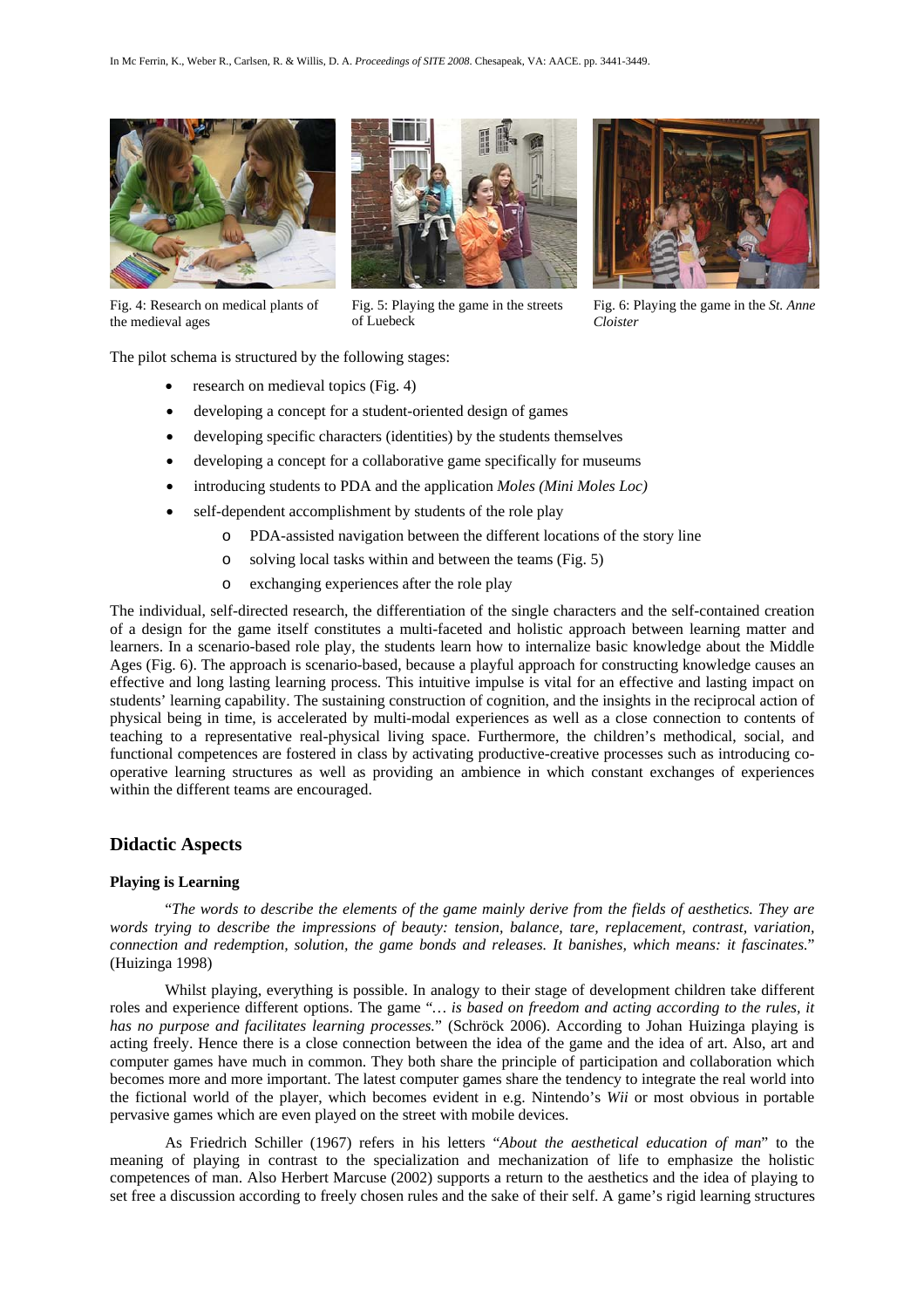can be dissolved and settings alternated in that way that new and unknown learning potential is emerging.

 The integration of contemporary media within the "mobile co-operative-learning-game" in museums, can lead to a multi-sensual understanding of the world. The interactive role play focuses on participation and collaboration as well as on an enhancement of the real world by the interactive digital system. Due to the independently created stories and identities as well as the communication of co-players a mental immersion into the medieval world takes place. All the intensively experienced incidents lead towards a lasting, changing, and broadened perception of the world. By incorporating a physical environment like a museum with its physical artifacts a transition from a mental to a more physical immersion is possible.

#### **Learning within the institution museum**

 Learning in museums predominantly follows the traditional concept of information transfer. This concept uses information-media (books, worksheets, textual devices), but also increasingly, on AV media (audio players, computer displays on POIs or PDAs). The learning occurs rather incidentally as a side-product of experiences than as an intentional information learning process (Schuster 2006). One-dimensional, rigid learning patterns and learning conditions prevent the students from identifying, articulating, reflecting and exploring. Action-based experiences, explorative learning with immediate references to the real world, the differentiation of knowledge by multiple perspectives and contexts related to interactive, multi-modal learning-arrangements provide a wide range of activities. Thus, the co-operative learning game *Time Traveler's in the Medieval Ages*  and its introduction of the *Moles* application offers students numerous activities and broadens the learners' horizons by involving the students physically, as well as mentally. It also presents authentic and complex game situations, which ask for self-directed learning and triggers individual associative cognitive deduction chains. By providing narrative anchors and individual paths within the game's setting, and by the choice of actions of the avatars, this game highly contributes to positive learning effects. Authentic actions and interactions among the students and between the students and the system, too, lead to a sustained learning process concerning historical contexts.

 Successful learning which is supported and structured by digital technologies within the context of the museum takes place in the interdependence of impulses and challenges as well as motivations and experiences of success. Discovery-based learning can be considered as the major principle of self-directed student actions where emotionality and experience have an important impact on the learning potential. Other than the commonly observed results, the interactive media shall not detract the learners' attention away from the initial objects. They could rather trigger off an intense interaction with the object itself. If you have a small display, like on a PDA or a mobile phone "… *your are still largely present in physical space; the display adds to your overall phenomenological experience but it does not take over. So it all depends on how we understand the idea of addition: we may add additional information to our experience – or we may add an altogether different experience.*" (Manovich 2003).

#### **Evaluation**

Within the course of the teaching project, three evaluations took place in the  $6<sup>th</sup>$  grade with 29 students (21 female, 8 male) at a secondary school. During the first evaluation, the students were asked about their knowledge of the Middle Ages and their user habits concerning small, mobile communication tools (PDA, mobile phone) before the learning-project started. Only open and standardized questions were asked. The following figures represent the number of answers concerning specific content. Thus, the figure 12 illustrates that 12 students chose this category singularly or besides others. Topics which were chosen less than four times were excluded due to their marginal impact on the assessment of the overall results. The question about the students' knowledge of the Middles Ages constitutes the following major categories in decreasing order:

Military units/knights (12), kings (11), castles/palaces (7), followed by cruelty (6), wars (6), and illnesses/insufficient medical care (5) as well as the lack of modern media (4). The students attained this knowledge by acquiring the following information resources: books (13), internet (11), school (9), films (6), museums (4), and TV (4). In contrast to their previous knowledge the students were keen on finding out more about the living conditions of the Middle Ages, particularly those of children (17) and focusing on aspects of warlike operations (5). Concerning the question where they have seen objects from the Middle Ages so far the students repeatedly gave the following examples: the local *Holstentor-Museum* with its torture chamber, old tools, armors and paintings (6), or the *Ahrensburg Castle* close to the city of Hamburg with its chambers, the near surroundings, the chapel and knight's armors (5). The reasons to visit a museum can be categorized as initiated both by the school (20) and intrinsically motivated (19). Visiting a museum means for the students: boredom (16), sometimes great topics (9), curiosity (9), and interest (6). Concerning the living space Luebeck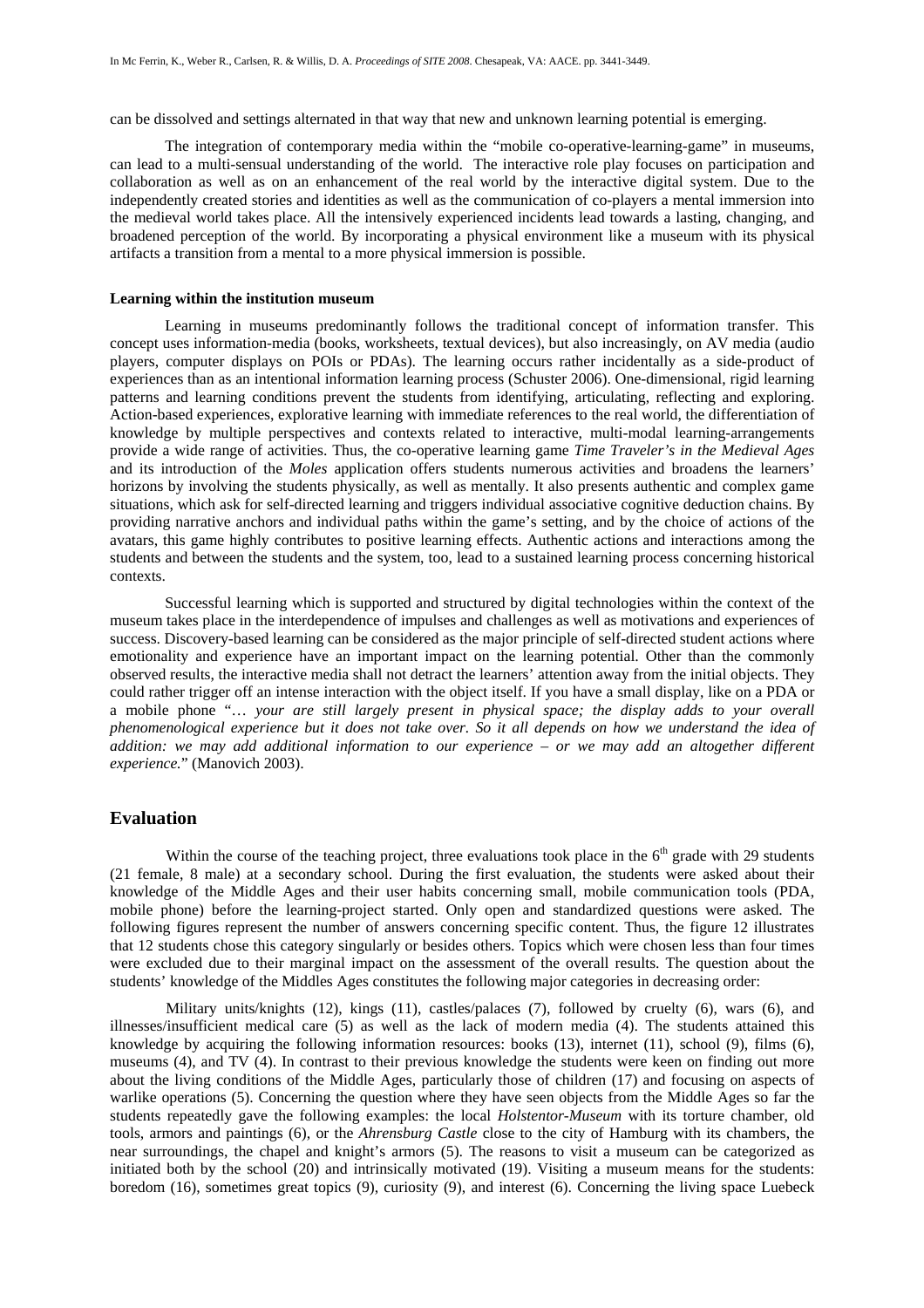rather the *Holstentor-Museum* (13) and the *Natural Sciences Museum* (9) are of significant interest than the *St. Anne Museum* (6), which constitutes the basis of the learning project. Furthermore, the students' use of mobile phones and PDA constitute the first phase of the evaluation. All 28 students actually used PDA in the course of the school project whereas only three students gained experience with this tool in a private context, too. Mobile phones are used explicitly in the private domains, e.g. to phone people (23), to send/receive SMS (19), to take pictures (5), to listen to music (5), and to play (5).

A second evaluation shows the students' learning behavior during a traditional pedagogical service of the museum with five observers (3 students, 2 scientists). The documentaries are based on video monitoring and supervision sheets. The evaluation shows that students are initially highly motivated and actively participate in the teaching attempt by answering the questions of the museum educator. Due to the fact that the museum educator hardly anticipates any immediate incidents of the Middle Ages, a meaningful context which touches both the students' lives and the artifacts is not established. Time after time, the students' attention wanders: the girls interact mostly with each other: scribble, draw, babble, look at other objects within the room or braid their hair. The boys play with pencils or their worksheets. Generally, the students become more and more distracted and agitated.

In the course of the mediation the level of abstraction of the contents increases, particularly concerning complex phenomenon as e.g. with the *Passion Story* at the *Memling Altar*. In the meanwhile, the lack of selfdirected learning experiences leads towards an increasing disinterest of the students in the learning matter.

 The third and concluding evaluation examines the learning impact of the introduced tools PDA and the software *Moles* regarding students, parents and teacher. This happens on the background of the mobile gamebased co-operative learning concept, in regard to motivational, interactive potentials. In detail, the third evaluation exemplifies the concepts' underlying aim to establish a more intense and productive interconnection between the medieval objects and the learners' daily lives by making use of the game-based co-operative learning concept. There are four major question groups: *handling the software*, *teamwork*, *learning game*, and *self-assessment of the learning progress*.

Concerning the answers to the questions a scale from  $1 =$  "does not apply at all" to  $6 =$  "applies fully" and completely" has been used. For children and parents the mean (arithmetic average) (*M*), the standard deviation (measure of statistical dispersion) (*SD*) and the median (relative frequency, not influenced by extremes) (*MD*) were calculated.

#### **Students:**

*Handling the software*: Without any derivation between male and female students it is explicitly affirmed that all students are capable of managing the software. (M 5,4; SD 0,9; MD 6). Also, all students proved their capability to interpret the control points at the digital map successfully (M 5,1; SD 0,9; MD 5) and localize the different sites in town and museum with the help of the digital map (M 5,1; SD 1,1; MD 5,5). A small group of female students bothered about the fact that the site map and floor plan of the museum were both represented on the same worksheet. (M 4,7; SD 1,6; MD 5). About a third of the students closed the application unintentionally whilst playing (M 4,1; SD 2,1; MD 5). Accessing the game by entering a password was generally well accomplished. (M 5,3; SD 0,9; MD 6).

*Teamwork:* The teamwork within the different groups, each playing one character of the Middle Ages, was according to the students' generally perceived as good except for one case (M 5,5; SD 0,9; MD 6). Due to the lack of mobile devices at the school three students had to share a PDA. Approximately one third (predominantly the male students) specified that they only could work insufficiently with the PDA. (M 4,1; SD 1,8; MD 4). The half of the students (male and female students likewise) hold that the teamwork between the groups succeeded, the other half negate that. A possible reason based on the superficial handling with text-based information on the mobile device. In contrast to their male group members the female students did not see the intended necessity to form learning groups in stages of occurring problems of comprehension (M f (female) 3,9; M m (male) 5,6); (SD f 1,6; SD m 0,8). Total figures: (M 4,5; SD 1,6; MD 5). Merely four female students used rather less additional information-material in order to help an other group (M 4,7; SD 1,1; MD 5).

*Learning game:* All female students liked to act out a role (M 4,9; SD 1,1; MD 5). Rather the male students (approx. half of them) would have liked to obtain an own role within the game (M m  $3,1$ ; M f 2,8); (SD m 1,9; SD f 2,1). Total figures: (M 2,9; SD 1,9; MD 3). The students vehemently articulate their wish to introduce PDA-assisted learning games within education (5,0; SD 1,3; MD 5).

*Self-assessment of the learning progress:* Male respectively female students are generally of the opinion that they learned something whilst playing the game. (M 4,0; SD 1,6; MD 4). The majority of the students also think that they learned more and better by creating and playing *Time Traveler's in the Medieval Ages* in comparison to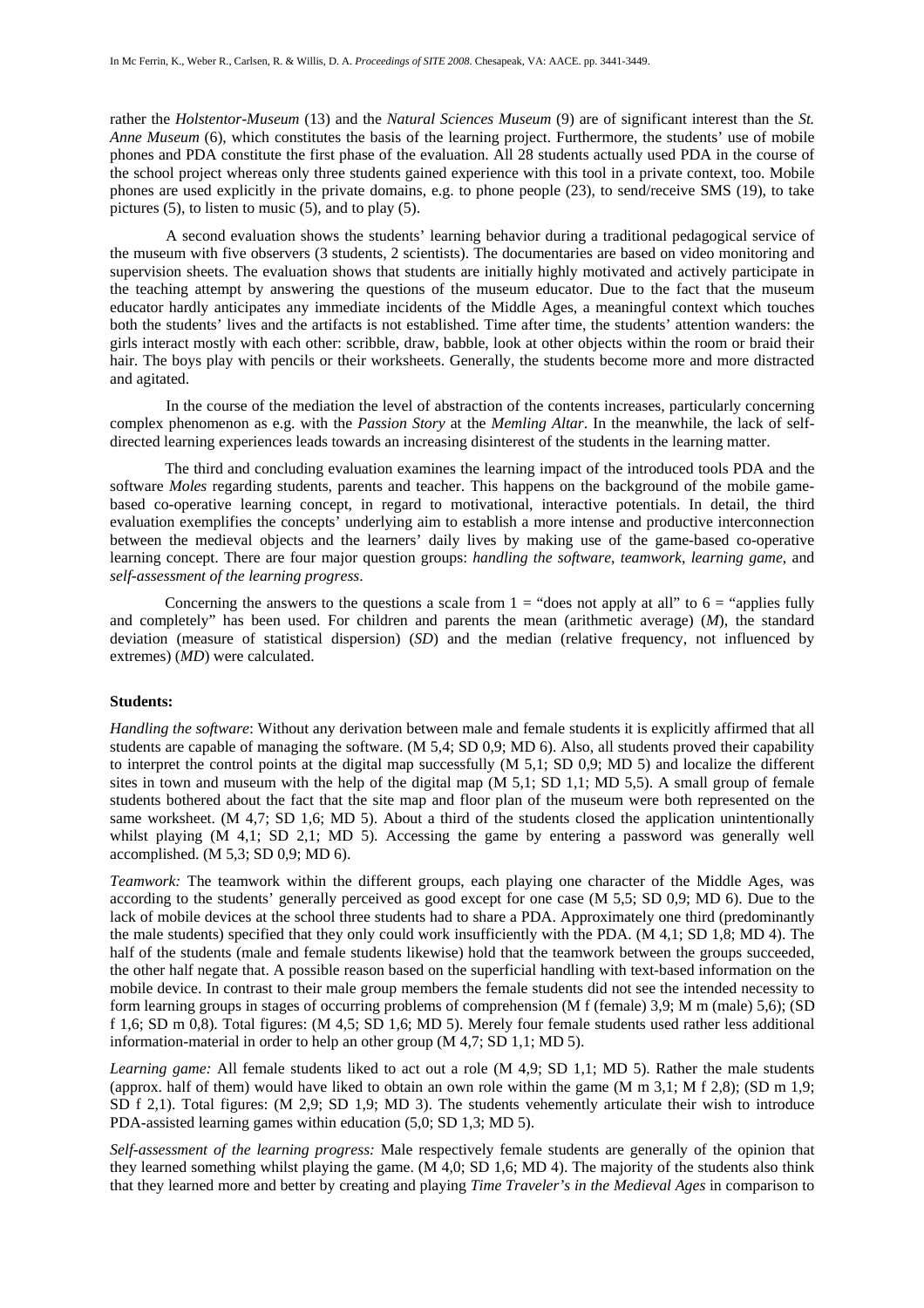the didactical approaches of the museum educator (M 4,0; SD 1,7; MD 4). Notably the male students state that by creating and playing the game they memorize their knowledge about the Middle Ages sustainable (M m 4,7; M f 3,7); (SD m 1,3; SD f 1,9). Total figures: (M 4,1; SD 1, 7; MD 4,5).

#### **Parents:**

Parents observe that their children rather play than learn with the digital media (M 3,69; SD 1,07; MD 4), which is true mainly for the boys but not necessarily for the girls (M m 5,5, SD 0,50; M f 3,36 SD 0,77). Parents put emphasis on the aspect that children get introduced to the contemporary, digital media (M 5,7; SD 1,34; MD 6). They also think that their children profited from the PDA-assisted Middle Ages project in a meaningful context (M 4,21; SD 1,52; MD 4). Whereas, a third of the children did not report the working processes of the Middle Ages project itself at home, they all gave account of the realization of the game. After the Middle Ages project the parents were predominantly of the opinion that their child was introduced to major aspects of the Middle Ages by a meaningful, authentic and student-oriented approach towards medieval works of art (M 4,00; SD 1,15; MD 4). Only one fifth of the parents cannot testify any learning progress of their children concerning the memorization of learning matters attributing to a media-assisted approach within the course of the project whereas four out of five admit to the game's impact on the students' memorizing processes (M 3,67; SD 1,62; MD 4). Merely one third of the parents believe that the self-directed learning within the Middle Ages project (biographies, drawing the characters, developing the inherent plot e.g.) does not account for any joyful experiences (M 4,13; SD 1,54; M 5). Whereas the majority admits to the game's potential of providing contexts fostering fun experiences (M 4,80; SD 1,42; M 5,5). Two thirds of the parents stated that they do not know about the manifestation of the learning-by-playing arrangements within the curriculum. The parents' overall opinion is that the learning-by-playing concept should have a deeper impact on day-to-day learning arrangements (M 5,07; SD 1,29; MD 6).

## **Teachers:**

*Handling the software:* The students are generally capable of managing the application *Moles* (6). *Moles* is an adequate tool within the development and playing-process of a co-operative Middle Ages-learning-game (6). The application of *Moles* is easy to use for the students (6). The avatars created by the students provide a potential for identification with the specific characters of the roleplay (6). The students manage successfully to navigate between the different sites in the near surroundings of the museum by using their maps (6). The teacher does not think that the students really read the information (texts) carefully (2). She is of the opinion that the application *Moles* itself offers enough possibilities to the students to create and play a creative and effective learning game (5).

*Teamwork:* The working processes within the single teams in the phase of the development of the game was good (5). The students made enough use of the PDA within their groups of three (5). Also, the students who had to develop a character cooperated well (6). The students of the single groups made use of additional information whilst developing their characters to help other groups (5).

*Learning game:* Unfortunately, with this game there was initially not enough time given and not enough roles offered (2). The students rather wanted to act out an own role with an own mobile tool (4). Thus, the teacher concludes that students should have more opportunities to gain experiences in learning with games within everyday learning arrangements (6). Consequently, it is important that students are motivated to integrate contemporary medial accomplishments within their learning-processes (6). The role play provided meaningful and authentic examination of the teaching matter (6).

*Assessment on the learning progress*: The students, according to the curriculum, learned sustainable and in relation to their daily life whilst playing the game (6). Also, they learned more by actively developing and playing the game than by merely learning passively with the museum educator within the museum (6). Even more, the students can memorize certain learning matters better due their active involvement in the learning process (6). *Moles* fosters team-learning (6) and initiates a multimodal learning, full of experience on site in the midst of the student's daily life (6). The underlying structure of *Moles* motivates students to interact with artifacts (here of the Middle Ages: paintings, sculptures, architecture) (6).

## **Summary and Conclusions**

 The results of the evaluation demonstrate that the students' relationship to reality is broadened with collaborative independent game design using the application *Moles*. *Moles* provides authentic and meaningful interaction while it differentiates and broadens the students' perspective concerning historical artifacts. The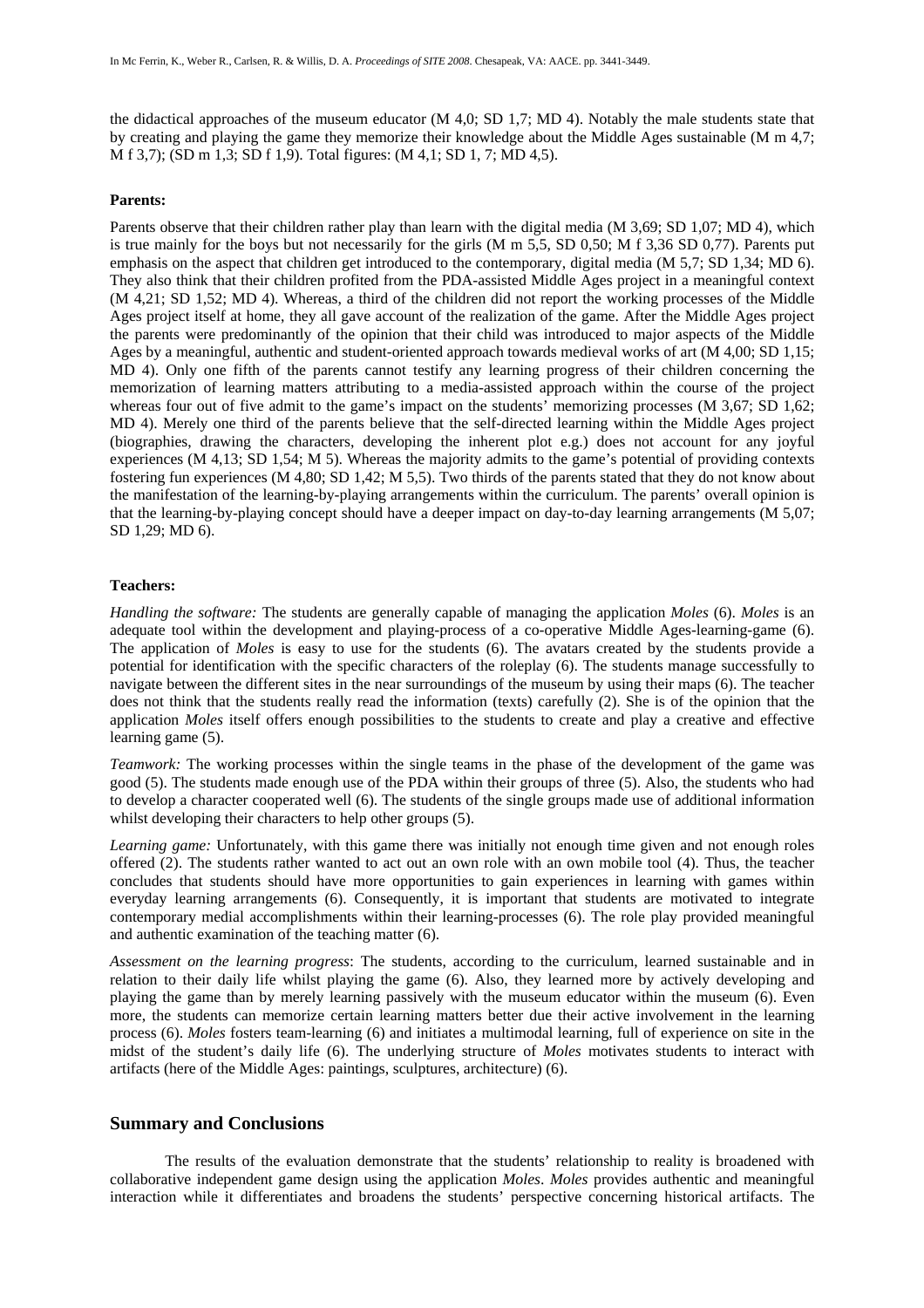underlying conceptual structure of *Moles* fosters artful and aesthetical perception and interaction, notably those of discovering, experimenting and interpreting acquirement of the physical world. In contrast to common procedures of mediating information within the institution museum, our projects intertwine learning content and the physical surroundings offer multi-modal and event-based experiences. The development, design and actual playing of the co-operative learning game provide a student-oriented, complex approach to medieval pieces of art. A meaningful and authentic context is given as the students constructively have to alternate their perspective on today's social and cultural issues to the given scenario of the Middle Ages; in order to adapt their roles within the game and to gain an experience of success at the end of the game.

 In view of the multiplicity of teaching units taught with *Moles* and the results of over twenty evaluations within the framework of the KiMM-Initiative, it is evident that an efficient way to learn is by creating, designing, and playing in the midst of the physical world. Also, we conclude that it is not the technology alone that will make a difference, but how teachers use and integrate digital technology within learning processes. *Moles* is transferable to everyday classroom teaching and learning scenarios as it is easy to use, is freeware, and requires comparatively inexpensive hardware. Within the teaching projects, *Moles* was tested on inexpensive PDAs. Hence, from 2008 onwards, *Moles* is going to be accessible by mobile phone providing a common basis for all kinds of pedagogical work as many students own a mobile phone with the necessary software system requirements. Also, a web-compatible version of a server-based application of *Moles* is under development to provide online access via browsers to initiate co-operative learning game scenarios in many kinds of pedagogical contexts.

#### **Acknowledgement**

The authors wish to thank the *Carl-Jacob-Burckhardt-Gymnasium* in Luebeck for the close co-operation in the design of the project, the *Ministry for Education and Research of Federal Republic of Germany*, the *Ministry for Education, Science, Research, and Culture of the Federal State Schleswig-Holstein*, Germany, and the *Possehl-Foundation Luebeck*, for their generous and continuous financial support.

## **References**

Benford, S., Rowland, D., Flintham, M., Hull, R., Reid, J., Morrison, J., Facer, K. & Clayton, B. (2004). Savannah.: Designing a Location-Based Game Simulating Lion Behaviour, Proc. Advanced Computer Entertainment*, ACE*, Singapore, June 2004, ACM Press.

Göth, C., Frohberg, D. & Schwabe, G. (2006). The Focus Problem in Mobile Learning. IEEE 4th International Workshop on Wireless, Mobile and Ubiquitous Technologies in Education, Athens, Greece.

Schiller, F. (1967). On the Aesthetic Education of Man, in a Series of Letters. Oxford: Oxford University Press.

Huizinga, J. (1998). Homo ludens. A Study of the Play-Element in Culture. London, New York: Routledge.

Marcuse, H. (2002). The One Dimensional Man: Studies in the Ideology of Advanced Industrial Society. London, New York: Routledge.

Magerkurth, C., Cheok, A. D., Mandryk, R. L. & Nilsen, T. (2005). Pervasive games: bringing computer entertainment back to the real world. Computers in Entertainment (CIE) ACM Press, Volume 3, Issue 3.

Manovich, L. (2006). The Poetics of Augmented Space. Learning from Prada. In: Visual Communication. Vol. 5. 219-240.

Melzer, A., Hadley, L., Glasemann, M. & Herczeg, M. (2006a). Using the Moles and Mini Moles Software System to Bridge the GAP between Indoor and Outdoor Learning. IADIS International Journal on WWW/Internet, 4, (2), 46-58.

Melzer, A., Hadley, L., Glasemann, M., Herczeg, M. (2006b). The Moles and Mini Moles Software System: Bridging the Gap between Indoor and Outdoor Learning. Proceedings of the IADIS International Conference: Mobile Learning, Dublin 2006, 73-80.

Melzer, A., Hadley, L. & Herczeg, M., (2005). Evaluation of a Mixed-Reality and High Interaction Media Project in the Classroom: Strategies and Methods. Proceedings of ED-MEDIA. Norfolk, VA: AACE, 3984-3991.

Melzer, A., Hadley, L., Winkler, T. & Herczeg, M. (2005). Developing, Implementing, and Testing Mixed Reality and High Interaction Media Applications in Schools. Proceedings of CELDA 2005. Porto, Portugal: IADIS, 123-130.

Melzer, A., Hadley, L., Glasemann, M., Werner, S., Winkler, T. & Herczeg, M. (2007). Using Iterative Design and Development for Mobile Learning Systems in School Projects. Proceedings of CELDA 2007, Algarve, Portugal. IADIS.

Nova, N. (2007). The influences of location awareness on computer-supported collaboration Ph.D dissertation, I&C Faculty Ph.D dissertation, École Polytechnique Fédérale de Lausanne.

[http://biblion.epfl.ch/EPFL/theses/2007/3769/EPFL\_TH3769.pdf]